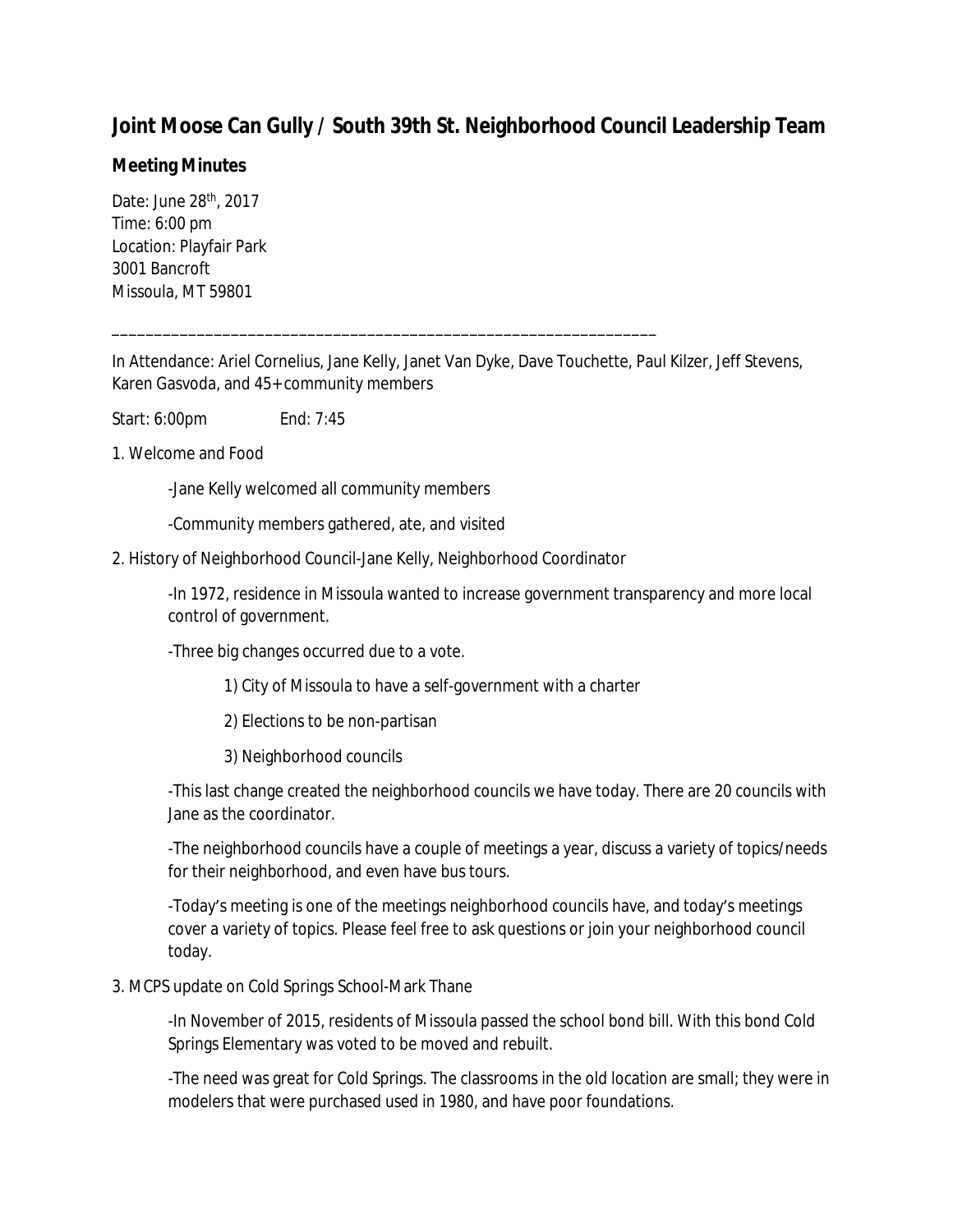-The new location of the school is in the Maloney Ranch Linda Vista area in the Lower Miller Creek

-The school limit will be 500 children.

-A & E is the architectural firm hired for this project.

-The school will sit on 98 acres.

-The parking and drop off area will be away from the main road.

-The school will also have space for the community to use and rent out including a commons area and gym.

-Pictures of the school in and out were shared.

-Construction is scheduled to start in two weeks and set to open in August of 2018.

-The new school for the Cold Springs students will have a new name; there will be a naming process this fall or winter.

-There is no interest to sell the old Cold Springs location.

-There is no need to reassign boundaries yet, not worried about the issue now.

-Meadow Hill will also have reconstruction in the near future. The old Cold Springs School will be used to hold some of the Meadow Hill students when construction is happening.

4. Five Valleys Land Trust presentation on Mount Dean Stone Project-Grant Kier and Pelah Hoyt

-Five Valleys Land Trust started operations in 1972.

-Many projects around Missoula were assisted by the Five Valleys Land Trust including the Kim Williams Trail and the purchase of Mount Jumbo for trail access.

-Five Valleys Land Trust goal is to get the public outdoors and have access to trails.

-The south end of town is one part of town that is missing a comprehensive trail system.

-Due to this need, Five Valley Land Trust has begun working on Mount Dean Stone in three different stages.

Stage 1: Purchase land or get land donated. So far, this has been completed in the Mount Dean Stone area.

-Trails on Mount Dean Stone trails will be opening in the fall

Stage 2: Land development behind the mountain

-Still in the planning stages, but trail planning has begun

Stage 3: Unknown so far and still working with different property owners

-Hopefully, there will be a connection to the Mount Dean Stone area from the south hills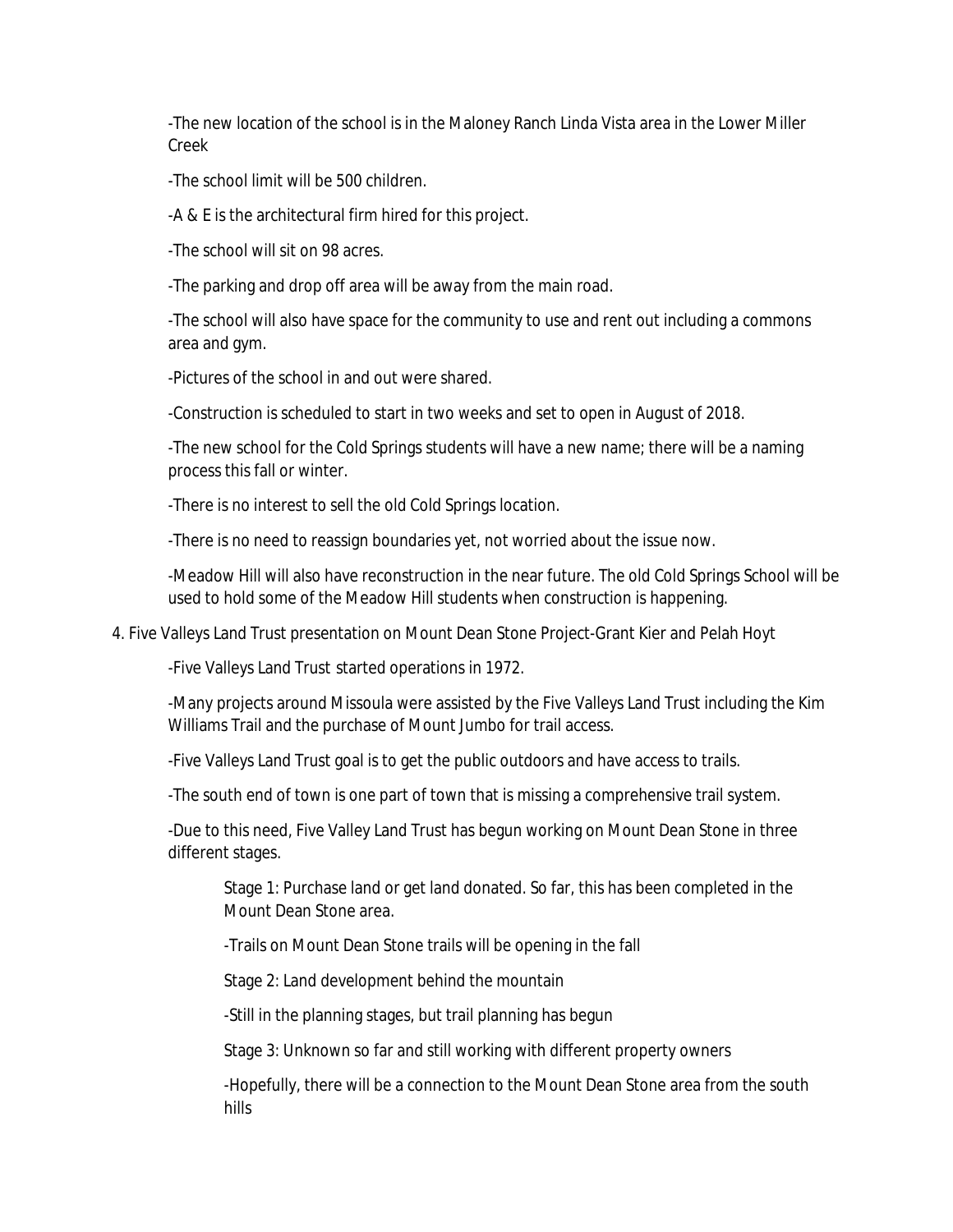-Right now the Five Valleys Land Trust is working with a variety of different groups to complete this big project, including many land owners

-The Land Trust is also running low on funds and a new bond may be coming soon. The Trust wants taxpayers to know that they understand many big bonds have passed in recent years and that they are doing everything possible to secure funds in different ways.

-Maps were shown for upcoming projects as well

#### 5. Code Compliance: Weeds, line of sight, sidewalk repairs, overhanging trees-Charmell Owens

-Pamphlets and contact information was provided

-Charmell Owen's office goal is working with property owners and ensuring their property is in compliance with the city ordinances

-Fines and court fees can be assessed if compliance issues are not resolved

-Hazardous vegetation, including weeds that are over 4 inches tall

-Sign violations are also an issue and right of way issues, all signs need to be visible

-The office also works with zoning all properties and licensing all businesses

-The compliance office works with about 200 complaints at a time

#### 6. Election of Leadership Team members-Jane Kelly

Moose Can Gully:

- -Ariel Cornelius
- -Kathleen Shepard
- -Janet Van Dyke
- -Tim Karst
- -Cora Shepard

South 39th Street:

- -Jeff Stevens
- -Paul Kilzer
- -Kevin Cahoon
- -David Touchette

-Norman Fry

Members were voted on during meeting and approved through a neighborhood vote.

7. Question and Answer with City Council